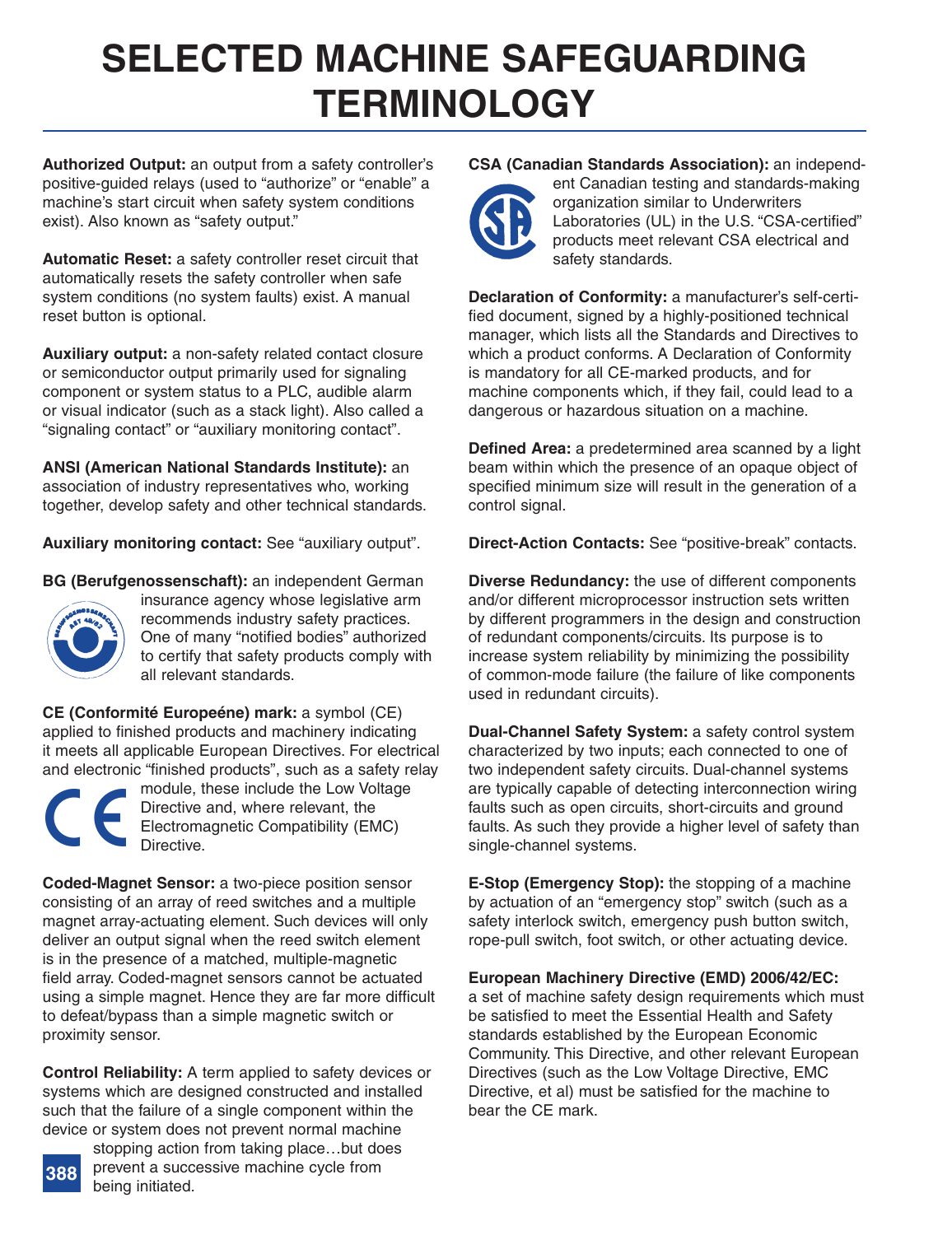**Fail-to-Danger:** a component or system failure which allows a machine to continue operating, exposing personnel to a hazardous or unsafe condition.

**Fail-to-Safe:** "Fail-to-Safe" safety devices are designed such that a component failure causes the device/system to attain rest in a safe condition.

**Fault Detection:** the monitoring of selected safety system components whose failure would compromise the functioning of the safety system. The detection of such failures is known as "fault detection." Examples are:

- a short-circuit in the safety circuit's interconnection wiring
- an open-circuit in the safety circuit's interconnection wiring
- a welded contact in the safety controller's positiveguided relays
- an open machine guard

**Fault Exclusion:** the ability to minimize known possible component failures ("faults") in a safety system by design criteria and/or component selection. Simple examples of "excluded faults" are:

- The use of an overrated contactor to preclude the possibility of contact welding.
- Design of a machine guard such that the safety interlock switch actuator cannot be damaged.
- Selection of a suitable safety interlock switch.
- Use of positive-break safety interlock switches together with a self-monitoring safety relay module, such that the possibility of a contact weld resulting in the loss of the safety function is eliminated.

The elimination of such faults are generally a compromise between the technical safety requirements and the theoretical probability of their occurrence. Design engineers are permitted to exclude such faults when constructing the machine's safety system. However, each "fault exclusion" must be identified, justified, and documented in the Technical File submitted to satisfy the European Machinery Directive.

**Feedback Loop:** an auxiliary input on a safety controller designed to monitor and detect a contact weld in the primary machine-controlled device (e.g. motor contactor, relay, et al) having positive-guided contacts.

**Force-Guided Contacts:** See "Positive-Guided Contacts".

**Fixed Barrier Guard:** See "Hard Guarding".

**Guard:** a barrier that prevents entry of an individual's hands or other body parts into a hazardous area.

**Hard Guarding:** the use of screens, fences, or other mechanical barriers to prevent access of personnel to hazardous areas of a machine. "Hard guards" generally allow the operator to view the point-of-operation.

**Hazardous Area:** an area of a machine or process which presents a potential hazard to personnel.

**Interlock:** an arrangement in which the operation of one device automatically brings about or prevents the operation of another device.

**Interlocked Barrier Guard:** a fixed or movable guard which, when opened, stops machine operation.

**Machine Primary Control Element (MPCE):** an electrically powered component which directly controls a machine's operation. MPCE's are the last control component to operate when a machine's motion is initiated or stopped.

**Machine Secondary Control Element (MSCE):** a machine control element (other than an MPCE) capable of removing power from the hazardous area (s) of a machine.

**Manual Start-Up Test:** a term applied to safety controllers designed such that at least one of the system's interlocked machine guards must be manually-opened and closed (after applying power) before machine operation is authorized. All SCHMERSAL'S even numbered Series AES microprocessor--based safety controllers (e.g. AES 1136, AES 1146, AES 1156, AES 3366, et al) are designed to require a manual start-up test.

**Manually-monitored Reset:** a safety controller reset [circuit requiring the presence of a discrete "trailing-edge"](http://www.schmersalusa.com/cms17/opencms/html/en/index.html) signal (24V to 0V) to activate the controller's authorized outputs. A reset button is mandatory.

**Muting:** the ability to program a monitoring and/or control device to ignore selected system conditions.

**Negative Mode Mounting:** the mounting of a singlepiece safety interlock switch (e.g. a limit switch) such that the force applied to open the normally closed (NC) safety contact is provided by an internal spring. (See Figure 1.)

In this mounting mode the NC contacts may not open when the safety guard is "open". Here welded/stuck contacts, or failure of a contact-opening spring, may result in exposing the machine operator to a hazardous/unsafe area.

When mounted in the "negative-mode", single-piece safety interlock switches can be easily circumvented/ defeated by the operator…simply by taping down the switch actuator when the safety guard is open.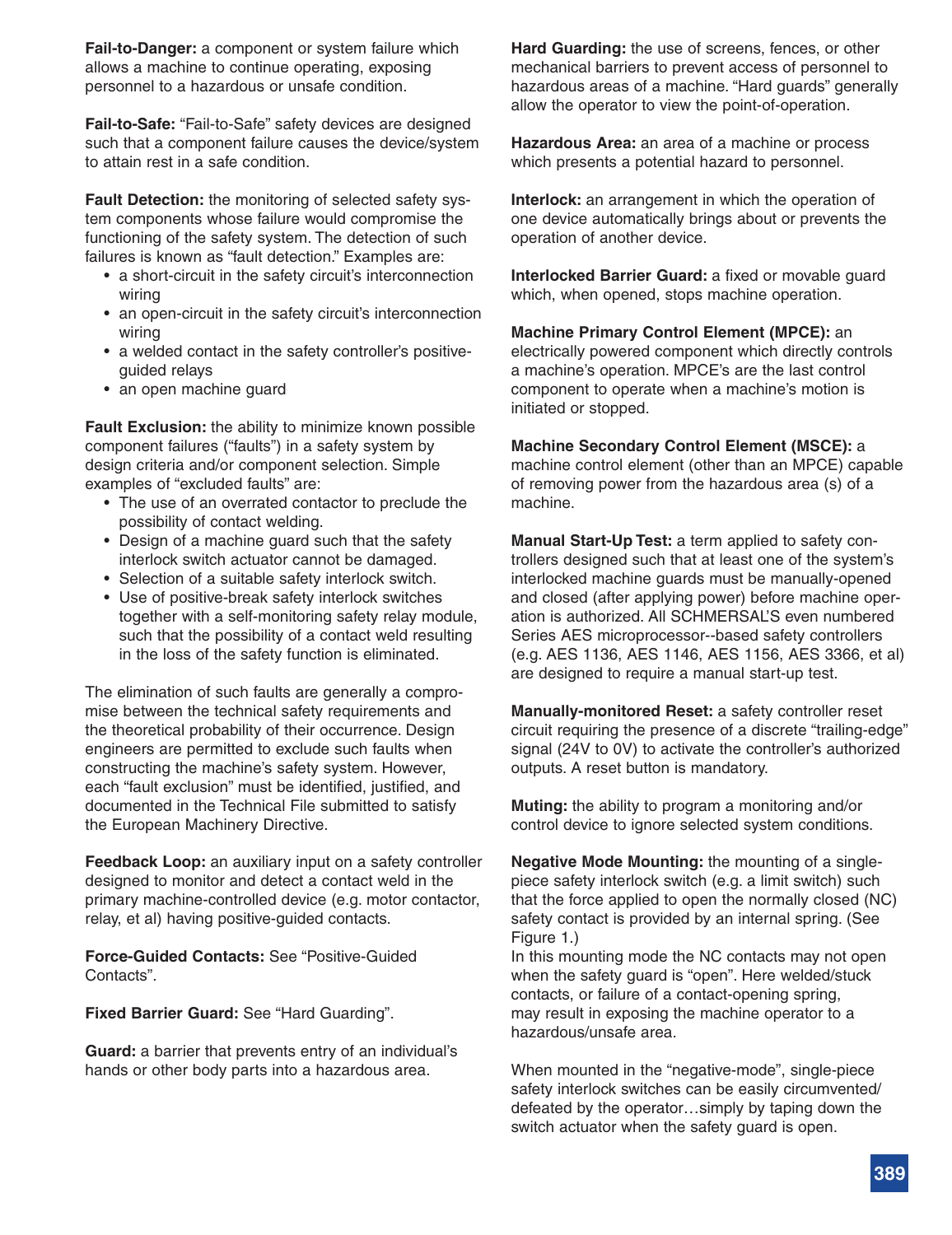

**Figure 1 NEGATIVE-MODE INSTALLATION**

# **OSHA (Occupational Safety Health Administration):**

a U.S. Department of Labor Federal agency responsible for monitoring and regulating workplace safety. OSHA enforcement may reference their own regulations, as well as those of other industry standards-making groups (e.g. ANSI, NFPA, UL, et al).



**CONVENTIONAL VERSUS POSITIVE-OPENING CONTACTS**

**Performance Level:** outlined in EN ISO 13849-1, a required level of safety for SRPCS. Designated PLa through PLe.

**Point-of-Operation:** the area(s) of a machine where material or the workpiece is positioned and a process is performed.

**Point-of-Operation Guarding:** a device or guard installed at the interface between the operator and the point-of-operation which is intended to protect personnel from hazardous areas.

**Positive-Break Contacts:** normally-closed (NC) contacts which, upon actuation, are forced to open by a non-resilient mechanical drive mechanism. Also called "positive-opening" or "direct-action" contacts. (See Figure 2.)

**Positive-Guided Contacts:** Normally-open (NO) and normally-closed (NC) contacts which operate interdependently such that the NO and NC contacts can never be closed at the same time. They are designed such that if one of the contacts welds/sticks closed,



#### **Figure 3**

the other contacts cannot change state. (See Figure 3.) The interdependent operation between NO and NC contacts permits self-checking/monitoring of the functioning of relays and contactors featuring positive-guided contacts. Hence they are desirable in machine safety circuits where "fail-to-safe" or "control reliability" is desired. Also called "force-guided contacts".

**Positive Linkage:** a term applied to roller lever, rocking lever and other switch actuating members designed such that the integrity of the linkage between the actua[tor and the shaft is heightened \(beyond a set screw on a](http://www.schmersalusa.com/cms17/opencms/html/en/index.html) smooth shaft) by its mechanical design. Examples of positive-linkages are pinned, square and serrated shafts. (See Figure 4.)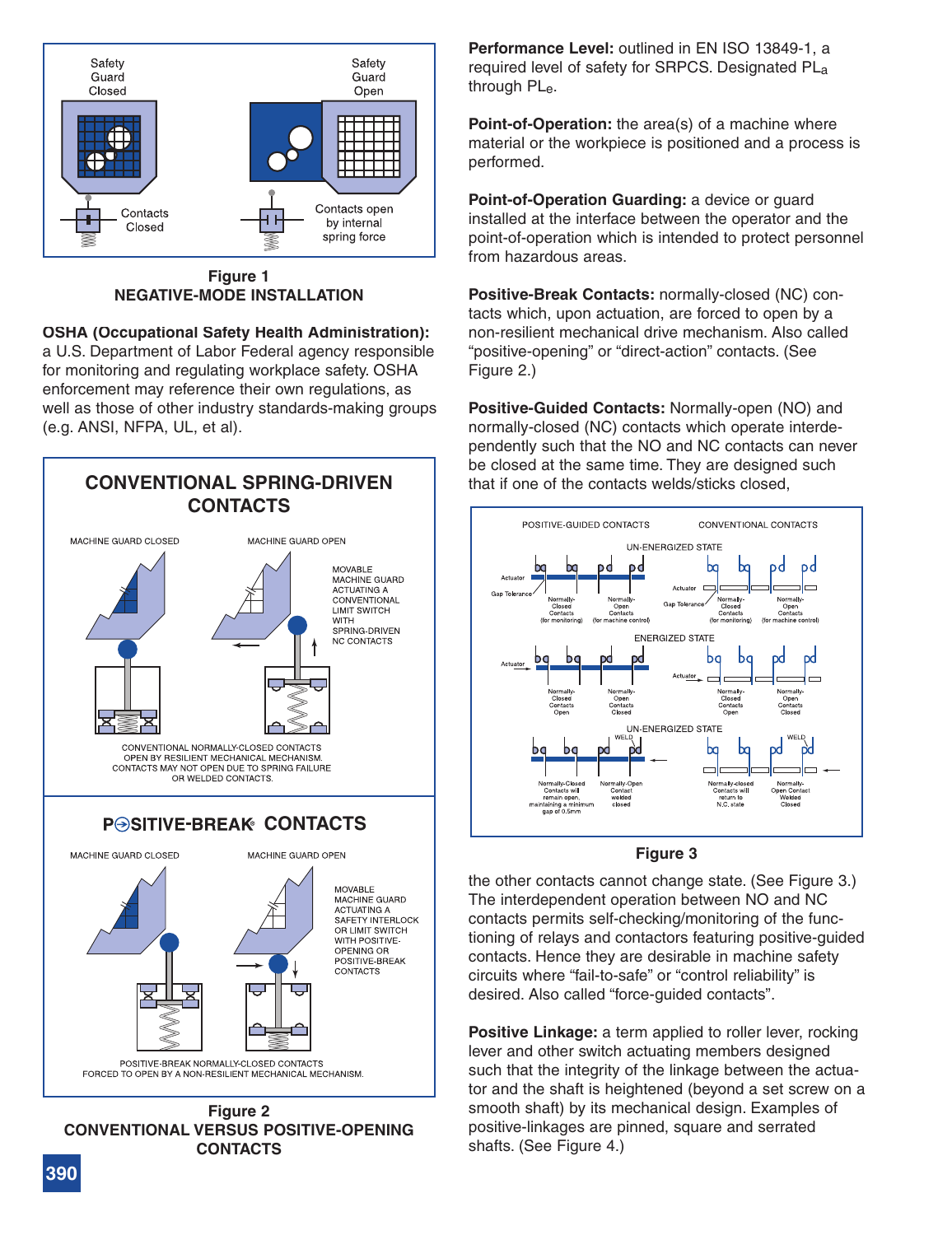

**Figure 4**

**Positive-Mode Mounting:** the mounting of a singepiece safety interlock switch (e.g. a limit switch) such that the non-resilient mechanical mechanism which forces the normally-closed (NC) contacts to open is directly driven by the interlocked machine safety guard. In this mode (as opposed to "negative-mode mounting") the safety guard physically forces the NC contacts to open when the guard is opened. (See Figure 5.)



**Figure 5**

**Positive-Opening Contacts:** See "Positive-Break Contacts".

**Push/Pull Operation:** a term applied to emergency rope-pull switches designed to actuate when the rope/trip-wire is pulled and when it is pushed (goes slack). Such rope-pull switches provide a higher level of safety than units which only actuate when the tripwire/rope is pulled.

**Redundancy:** the duplication of control circuits and/or components such that if one component/circuit should fail the other (redundant) component/circuit will ensure safe operation.

**Risk Assessment:** a systematic means of quantifying the relative level of danger different types of machine

hazards present to the machine operator and/or maintenance personnel. This assessment is usually done in the early stages of the machine's design to permit such hazards to be designed-out or alternatively determine the scope of the safety system needed to protect personnel from possible injury. One approach suggested in EN ISO 13849-1 is summarized in Figure 6.



**Safeguarding:** protecting personnel from hazards using guards, barriers, safety devices and/or safe working procedures.

**Safety Controller:** an electronic and/or electromechanical device designed expressly for monitoring the integrity of a machine's safety system. Such controllers are designed using positive-guided (force-guided) relays. Depending upon the model, SCHMERSAL's safety controllers are capable of detecting the following types of potential safety system faults:

- Machine guard(s) open
- Guard monitoring switch/sensor failure
- Interconnection wiring "open circuit"
- Interconnection wiring "short circuit"
- Interconnection wiring "short-to-ground"
- Welded contact in controlled output device
- Failure of one of the safety controller's positiveguided relays
- Fault in the safety controller's monitoring circuit

• Insufficient safety controller operating voltage Upon detection of a system fault, the safety controller will initiate a "machine stop" command and/or prevent the [restarting of the machine until the fault has been corrected.](http://www.schmersalusa.com/cms17/opencms/html/en/index.html) The "stop" command may be immediate or time-delayed depending upon the model safety controller selected.